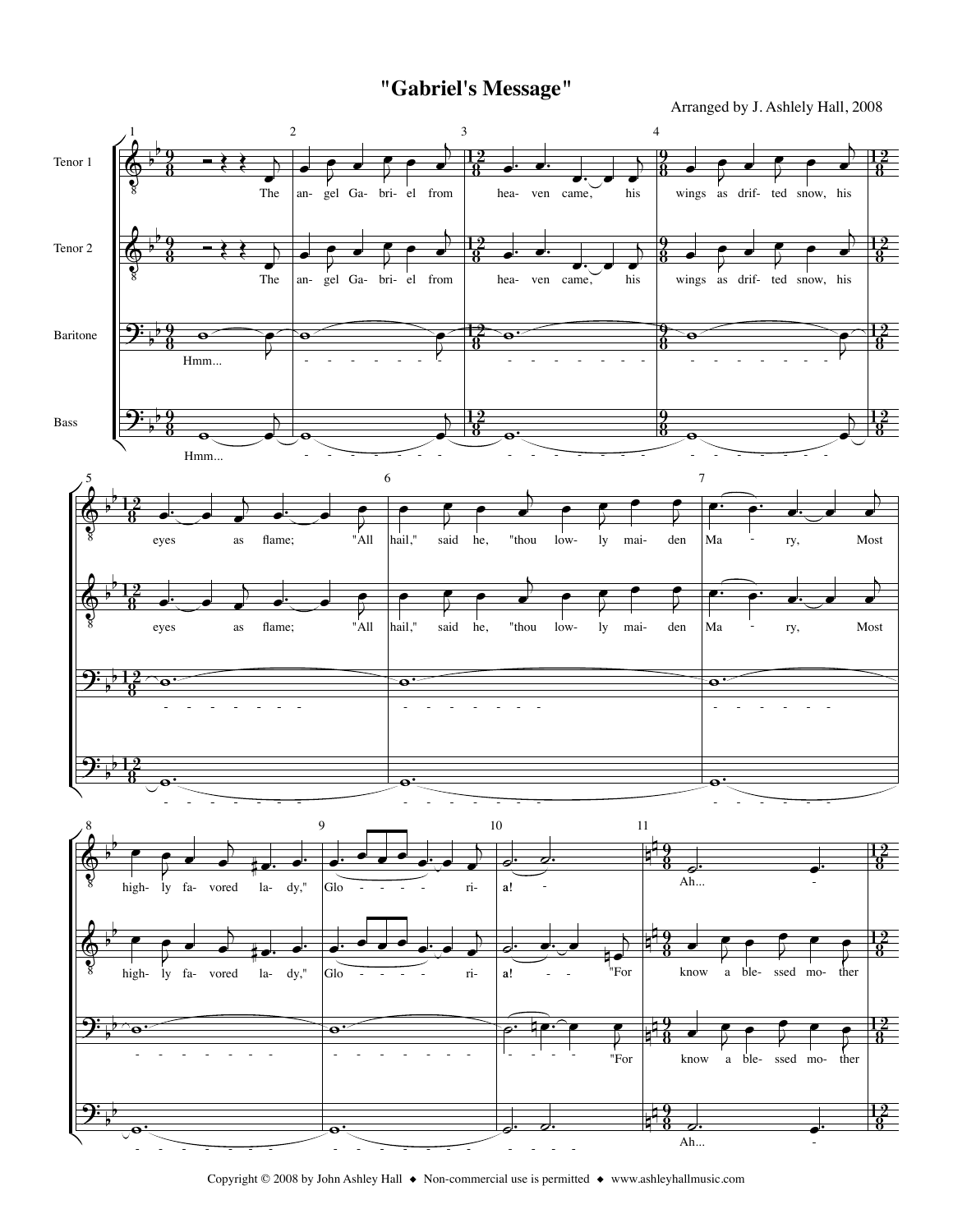





 $\overline{2}$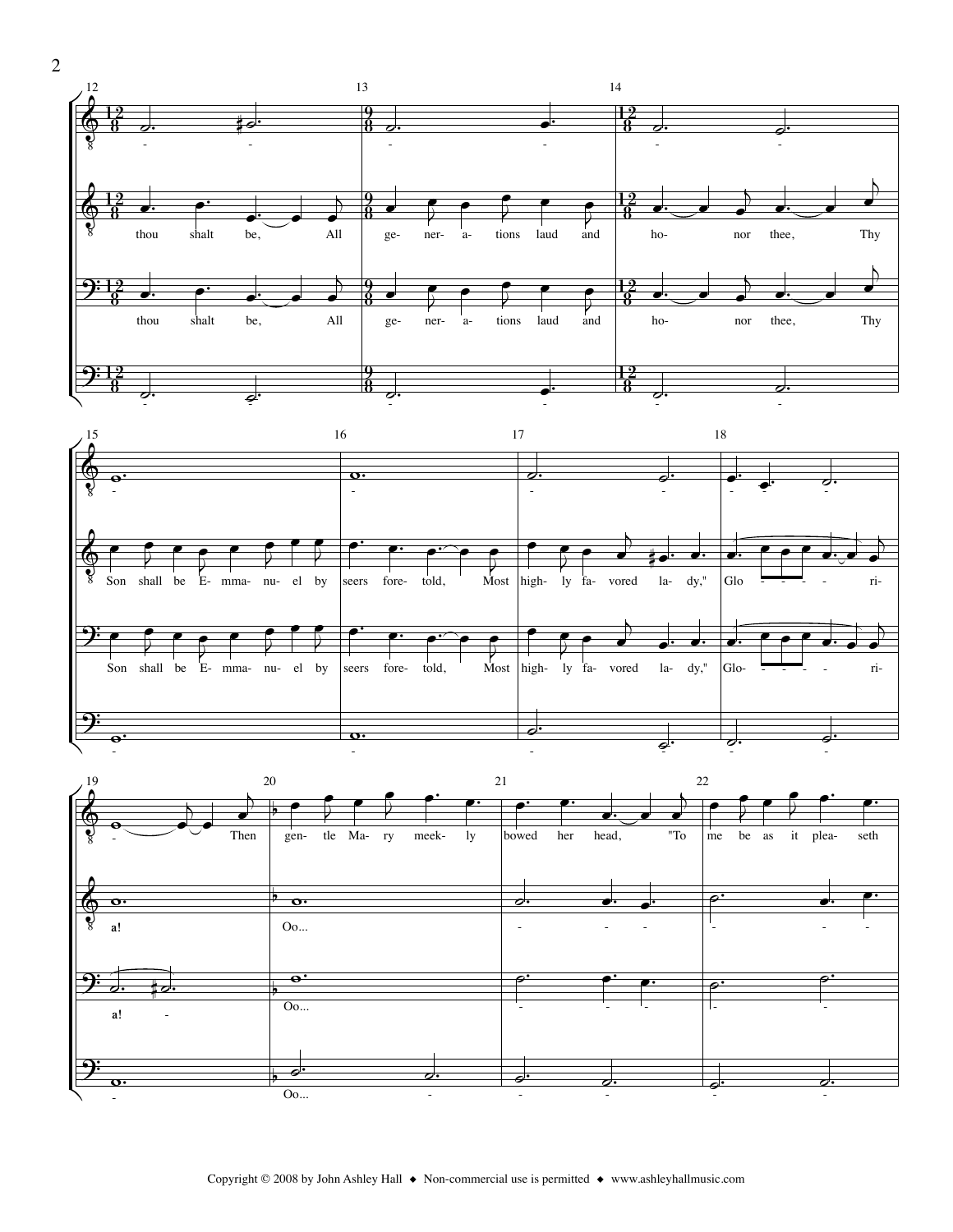





Copyright © 2008 by John Ashley Hall  $\;\blacklozenge\;$  Non-commercial use is permitted  $\;\blacklozenge\;$  www.ashleyhallmusic.com